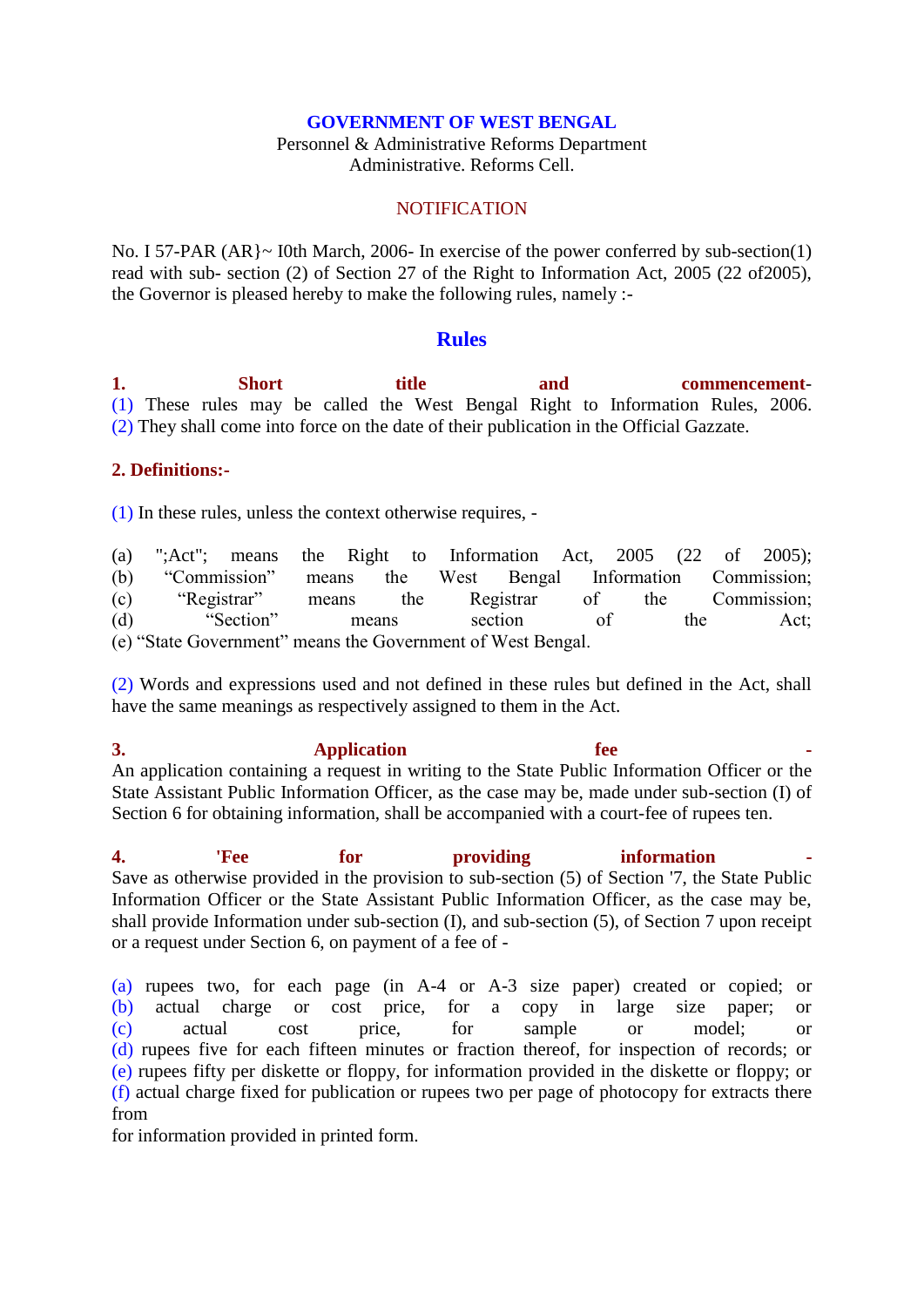**5. Contents of appeal to Commission under sub-Section (3) of Section 19 -** An appeal to the Commission under sub-section (3) of Section 19, shall contain the following information, namely:-

(a) Name and address of the applicant; (b) Name and address of the State Public Information Officer or the State Assistant Public Information Officer, as the case may be, who passed the order; (c) Particulars of the order against which the appeal is made including its number and date; (d) Brief facts of the case; (e) Prayer or relief sought for by the appellant; (f) Grounds for such prayer relief; and (g) Verification by the appellant

**6. Documents to accompany appeal to Commission under sub-section (3) of Section 19 –** Every appeal made to the Commission shall be accompanied by the following documents, namely:-

(a) the attested true copy of the order against which the appeal is being preferred; (b) the copies of the documents relied upon by the appellant and referred to in the appeal; and (c) an index of the documents referred to in the appeal.

**7. Procedure in deciding appeal to Commission under sub-section (30 of Section 19 –** (1) In deciding the appeal to the commission, the commission shall :-

- (a) Hear, oral or written, evidence on oath or on affidavit from the concerned
- or interested person;
- (b) Peruse or inspect documents, public records or copies thereof.
- (c) Enquire through the authorized, officer for further details or facts;
- (d) Hear the State Public Information Officer or the State Assistant Public Information Officer or such officer who decided the first appeal mentioned in sub-section (I) of Section 19, as the case may be;
- (e) Hear the third party if required; and
- (f) Receive evidence on ";affidavits from State Public information Officer or the State Assistant Public Information Officer or such officer who decided the first appeal mentioned in sub-section (I) of Section 19 or from the third party; if any

(2) In deciding the appeal the Commission may ask the appellant to add any other information other than the information included in the contents of the second appeal under rule 5.

**8. Service of notice by Commission-**The notice required to be issued under sub-section (9) of Section 19, by the Commission may be served in any of the following modes, namely:-

(a) service by the p~ itself; (b) service by hand delivery through the process server; (c) service by the registered post with acknowledgement due (d) service through the head of office or the Department;